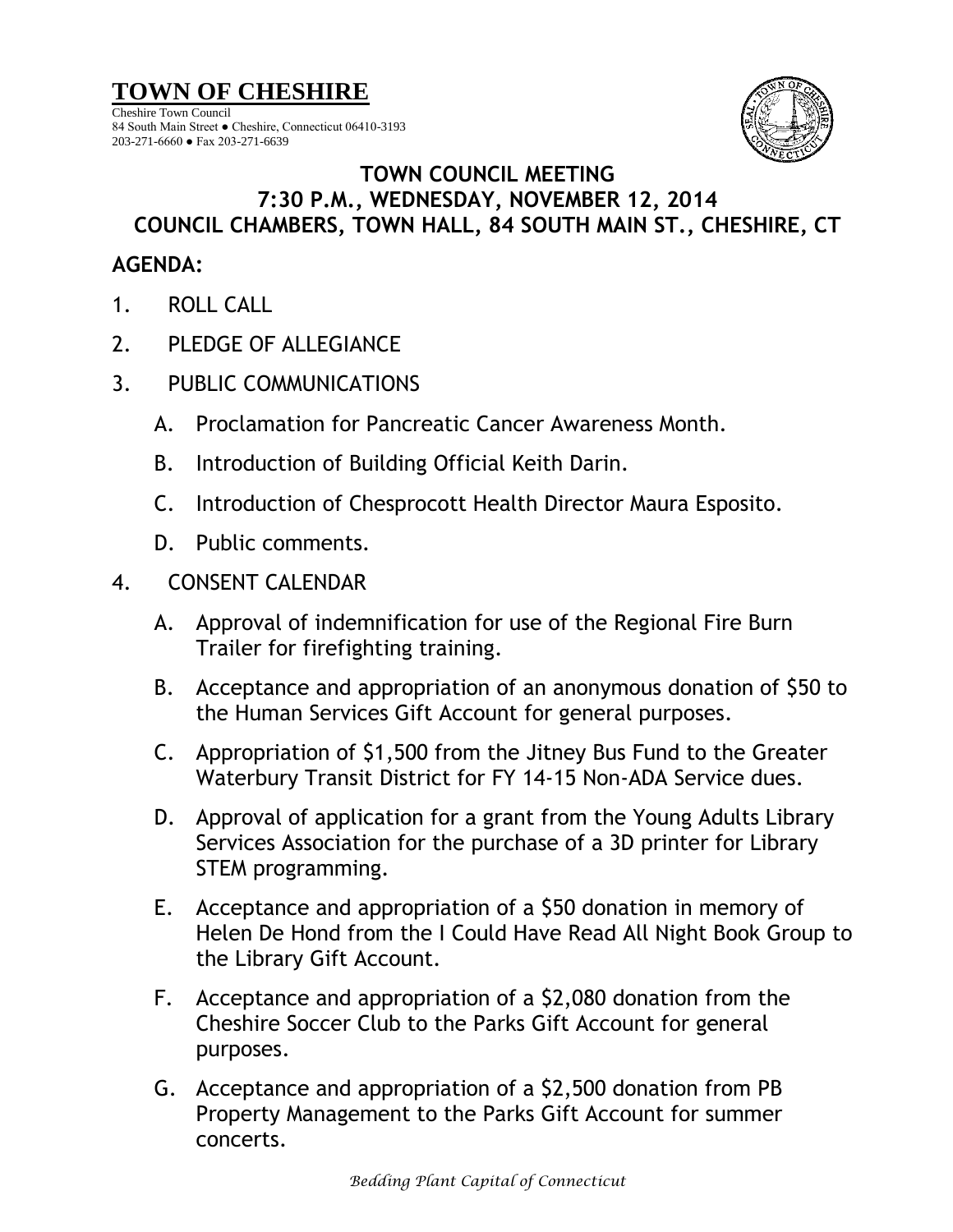- H. Acceptance and appropriation of a donation of \$1,650 to the Parks Give Account for a memorial bench in memory of Benjamin Feinn.
- I. Acceptance and appropriation of aggregate donations totaling \$1,228 to the Parks Gift Account for a memorial bench in memory of Linda Hammerman.
- 5. ITEMS REMOVED FROM CONSENT CALENDAR
- 6. OLD BUSINESS
	- A. Establishment of Juvenile Review Board.
- 7. NEW BUSINESS
	- A. Street Excavation Permit ordinance amendment.
	- B. Legislative recommendations.
	- C. Referral of capital projects to the Public Building Commission.
	- D. Approval of Town of Cheshire Hazard Mitigation Plan Update.
	- E. SmartBus Student Guardian contract extension.
	- F. Small Town Economic Assistance Program grant application for West Main Street sidewalk extensions.
	- G. Emergency generator project supplemental appropriation.
	- H. Appointment of construction supervisor and supplemental appropriation for Linear Trail extension project.
	- I. Approval of indemnification clause and authorization to execute the Department of Energy and Environmental protection Linear Park dredging cooperative agreement.
	- J. Mailbox replacement policy.
	- K. Settlement of tax assessment appeal, possible executive session.
- 8. TOWN MANAGER REPORT AND COMMUNICATIONS
	- A. Monthly Status Report.
	- B. Department Status Reports: Police, Fire, Fire Marshal.
- 9. TOWN ATTORNEY REPORT AND COMMUNICATIONS